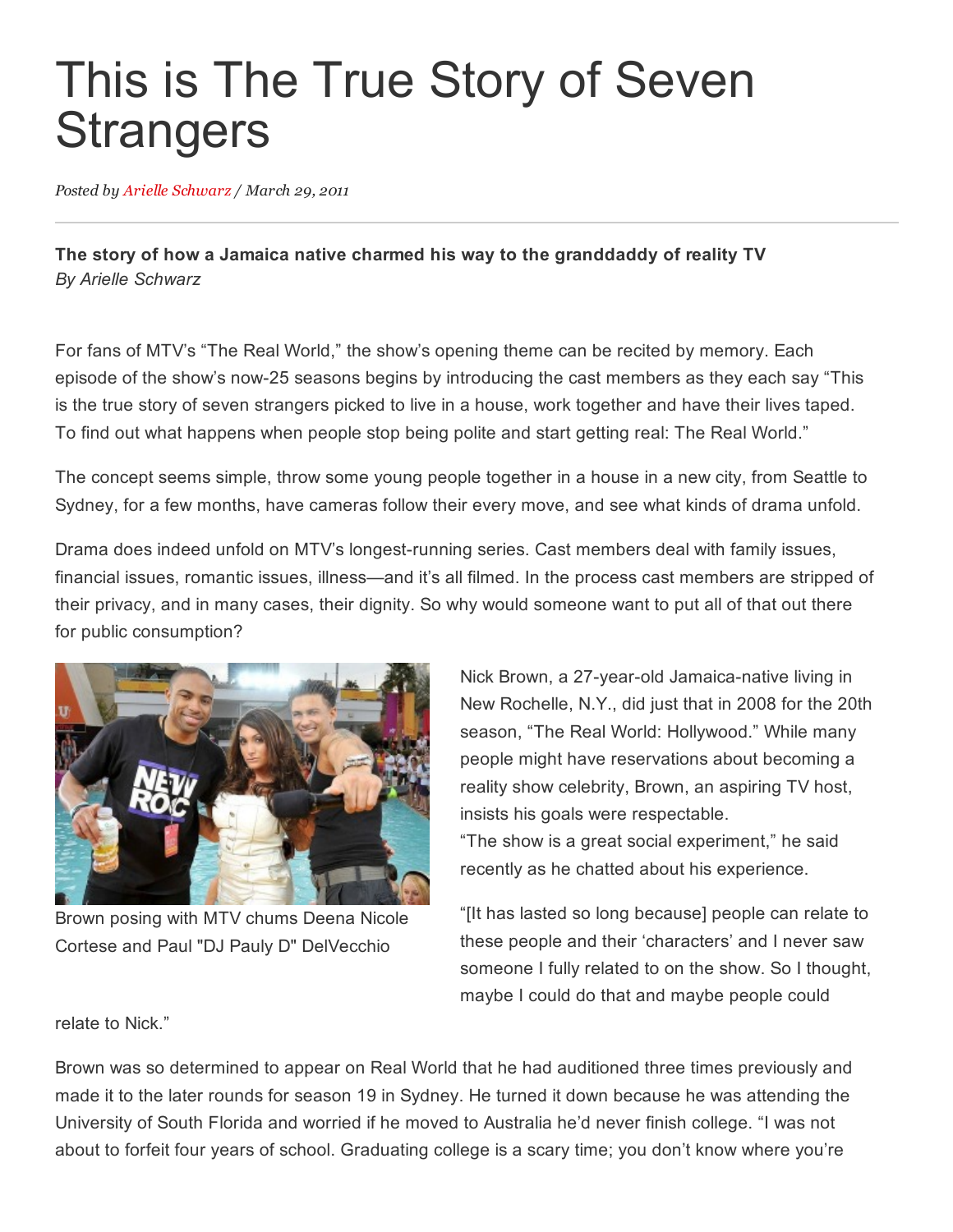going."

So he waited until late 2007 to film the show, what he says now was the right move. "I was a kid. 'Hollywood' gave me wheels to build a car on. I always knew I wanted to do it, I just needed to find the right time."

Strikingly handsome, impeccably groomed and with a perfectly straight, glaringly white smile that complements his smooth dark skin, Brown seems made for TV. He's polite, well-spoken, and carries himself confidently. MTV cast him, he says because, "I'm a people pleaser, and they look for conflicts. I like people to like me but not everyone's going to like you. I'm outgoing and charming, but let's face it; everyone on the show is a little crazy."

As for actually being on camera, Brown says what audiences saw was genuine, at least from him. "You get used to it. It's overwhelming at first, but if you're constantly making an effort to tone it down, it becomes so much harder, so you're just like, fuck it." Brown says he "fell in love on a nightly basis" and brought many girls home, to the dismay of his female roommates.

It is true, every room in the "Real World" house has cameras and they're on all the time. "Yeah, you have sex on camera. I did. They hear you taking a poop. There's always cameras, always. But they only have a camera crew come out when something big is about to happen. We did not speak to the crew at all and only got to know them on the last day of filming." He says, honestly, "I was interested in having sex with as many girls as possible. You put out whatever you put out there. They don't make any of it up. They only end up showing like 1 percent of what was filmed, but you did it. They showed Sarah and I going at it constantly, which just wasn't true… but they have a story to tell and they're telling it as fast as possible."

Unlike many reality show stars, Brown didn't change his ways for the cameras. His friend of 12 years, Sofia Holohan, believes this is truly part of his character. She says, "He was picked because his status as a 'lady lover' is good for TV. He's a people person, known for his personality. He didn't change for the cameras." His best friend of five years, Alex Staropoli, adds, "A lot of people go on these shows and then claim they weren't portrayed the right way but what you saw was who he is. He's always lived his life as if he's being filmed. He's authentic in that he just doesn't give a shit, just there to have a good time, so he appealed [to audiences] in that regard."

He says his dad found the ordeal to be an embarrassment. "My dad was never big on the drinking, but I was 22 or 23, and that's what kids do. I was a normal kid– it was just taped."

Now almost three years later, Brown is still riding the wave of publicity from the show and is trying to build a career as a TV host. His Facebook page acts as his personal publicist. His current profile picture (which changes frequently) shows an unidentified woman straddling his bare back. His other photos show him crooning with various scantily-clad women and are captioned "it's two-chick Tuesday." His photo albums show him cavorting with MTV personalities, including Mike "The Situation" Sorrentino and Nicole "Snooki" Polizzi. It would seem that Brown is quite the playboy, but in person, this image does not come across. He comes across as sweet, even shy at times.